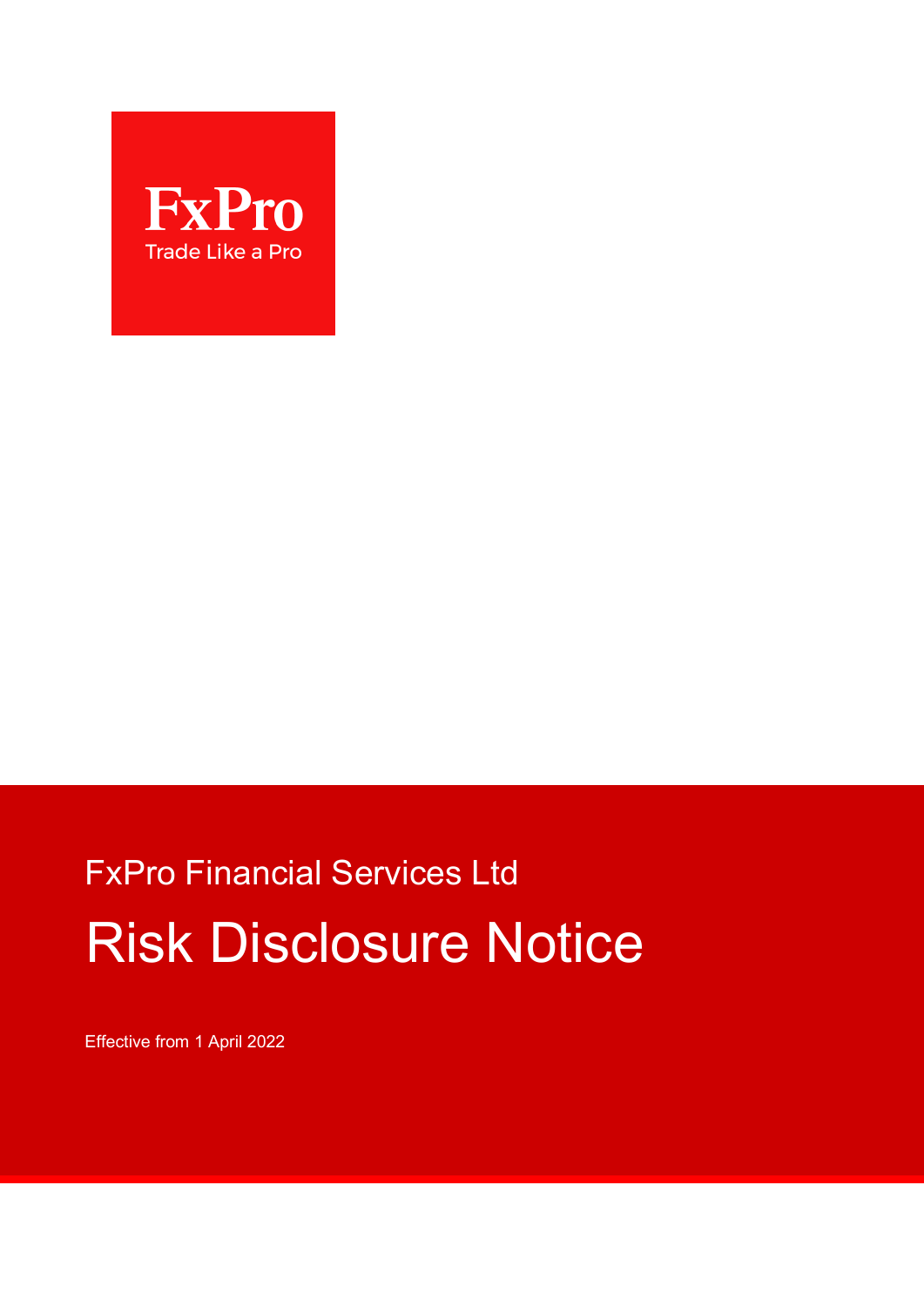## **Contents**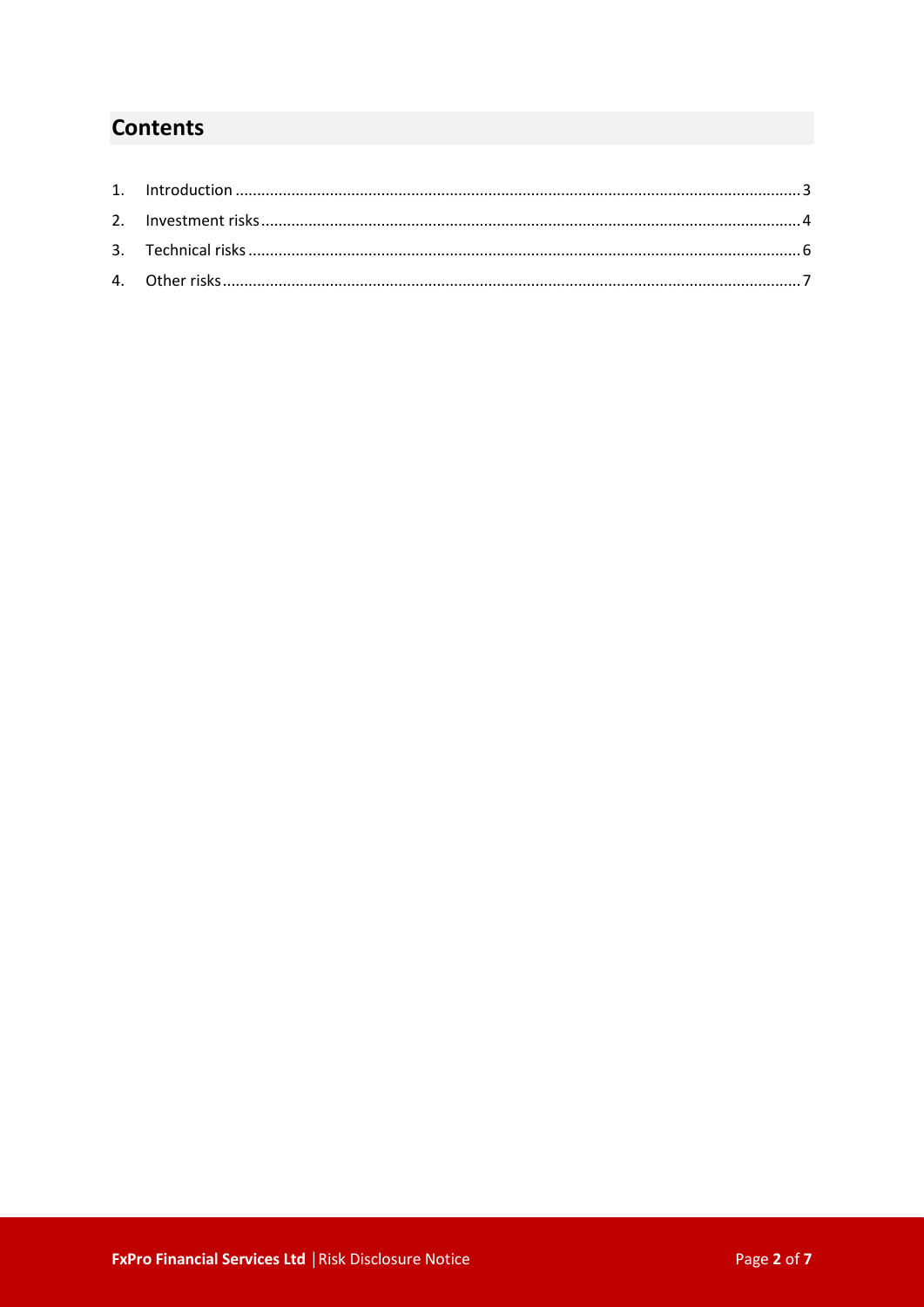PLEASE READ THE CONTENT OF THIS NOTICE CAREFULLY TO UNDERSTAND ALL THE RISKS ASSOCIATED WITH FINANCIAL INSTRUMENT TRANSACTIONS. YOU SHOULD SEEK INDEPENDENT PROFESSIONAL ADVICE IF THE CONTENT OF THIS NOTICE IS UNCLEAR TO YOU.

## <span id="page-2-0"></span>**1. Introduction**

- 1.1 This document forms our Risk Disclosure Notice (this **Notice**) and outlines key considerations in relation to the risks associated with the services provided to you.
- 1.2 We will provide the following services to you:
	- (a) Facilitating the conclusion of transactions in Financial Instruments by receiving and transmitting your orders to third-party brokers and arranging for the settlement of the same.
	- (b) Holding client money in segregated accounts and providing custody services.
- 1.3 You should be informed about the risk element involved in trading financial instruments prior to entering trades, namely the possibility of your investment not only rising, but also falling, which could result in getting back less than the initial investment. You should be aware that you could end up losing your entire initial investment. You should never refer to the past performance of a Financial Instrument to determine its future performance.
- 1.4 We offer our services on a non-advisory basis. We will not recommend a particular Financial Instrument as more appropriate than another. You determine your investment strategy and choices, and you are responsible for the orders submitted, the composition of your portfolio and any related risks.
- 1.5 In the provision of our services to you, we are not required to assess the suitability of the Instrument offered to you, and as a result you do not benefit from the protection of the Cyprus Securities and Exchange Commission's rules on assessing whether the product is suitable for you as per the product governance rules.
- 1.6 We assess the instrument's appropriateness by reference to your knowledge and experience about the specific instruments that are available through us. If you have limited experience and/or knowledge, you will be provided with a warning that the specific instruments are not appropriate for you and will be asked to confirm whether you still want to proceed prior to being accepted as a client.
- 1.7 IF YOU ARE IN DOUBT AS TO WHETHER A FINANCIAL INSTRUMENT IS APPROPRIATE IN LIGHT OF YOUR CURRENT NEEDS, YOU SHOULD OBTAIN INDEPENDENT PROFESSIONAL ADVICE.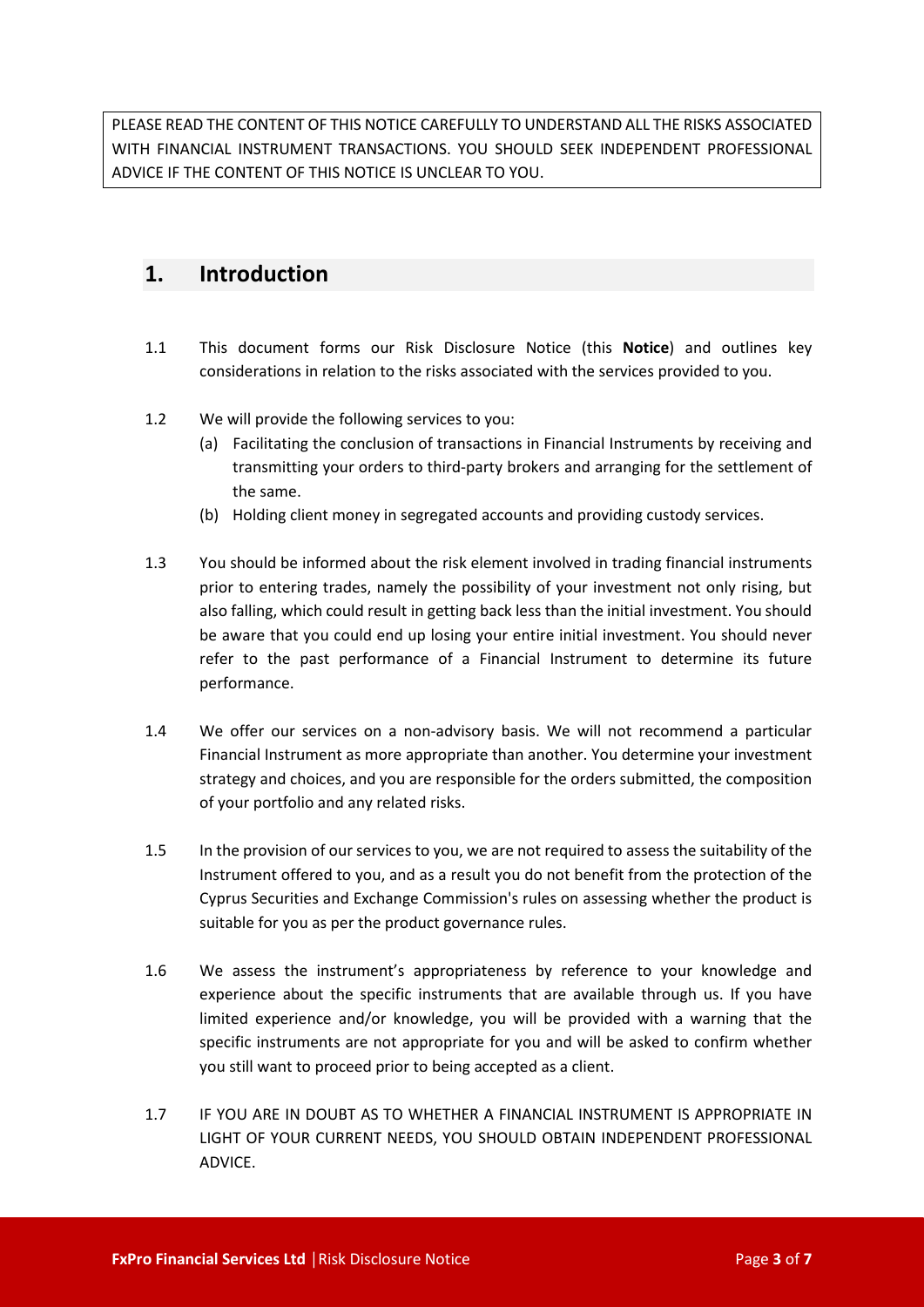- 1.8 NONE OF THE INFORMATION, RESEARCH, OR OTHER MATERIALS PROVIDED BY US, DIRECTLY OR INDIRECTLY, OR AVAILABLE ONLINE CONSTITUTES ADVICE, A RECOMMENDATION, OR A SOLICITATION TO BUY OR SELL SECURITIES. YOU ARE RESPONSIBLE FOR EVALUATING THE MERITS AND RISKS ASSOCIATED WITH THE USE OF ANY INFORMATION/MATERIAL PROVIDED BY US BEFORE MAKING ANY DECISIONS BASED ON SUCH INFORMATION/MATERIAL. YOU AGREE NOT TO HOLD FXPRO OR ANY THIRD-PARTY PROVIDER LIABLE FOR ANY POSSIBLE CLAIM FOR DAMAGES ARISING FROM ANY DECISION YOU MAKE BASED ON THE INFORMATION/MATERIAL MADE AVAILABLE TO YOU. WE CANNOT GUARANTEE THAT INFORMATION/MATERIAL PROVIDED TO YOU IS - AT ALL TIMES - CORRECT. IT IS YOUR RESPONSIBILITY TO ALWAYS REVIEW - CRITICALLY - THE INFORMATION PROVIDED TO YOU ABOUT FINANCIAL INSTRUMENTS (FOR EXAMPLE, BY CHECKING THAT THE INFORMATION PROVIDED IS IN LINE WITH THE INFORMATION AVAILABLE ON THE WEBSITE OF THE ISSUER OR OTHER PUBLICLY AVAILABLE SOURCES).
- 1.9 Unless otherwise defined here, capitalised terms have the same meaning as in the 'FxPro Financial Services Ltd Terms and Conditions'.

## <span id="page-3-0"></span>**2. Investment risks**

#### **Insolvency Risk**

2.1 In cases where the underlying Financial Instruments are shares in a company, you should be aware of the applicable insolvency risks. Shareholders own a part of the issuing company's share capital. In the event of bankruptcy, shareholders could end up losing their entire investment as the value of its shares may decrease significantly. In such event, the order of repayment priority does not benefit ordinary shareholders, as they typically rank lowest; meaning that other creditors can be higher in priority. The absence of any more assets available for realisation by the time of your turn would cause you to lose your entire investment in the shares of that company.

#### **Volatility and Market Risk**

- 2.2 The value of a share is directly connected to the financial status of the company. Companies that do well increase in value, whereas companies that do poorly reduce in value. The price of a company's share will significantly change if there is higher uncertainty regarding its future prospects and mainly depends on macro-economic developments, news on the company and/or the sector and its dividend policy.
- 2.3 You should be aware that market prices can suddenly change for many reasons, including gapping in a volatile market (where the price opens significantly above or below the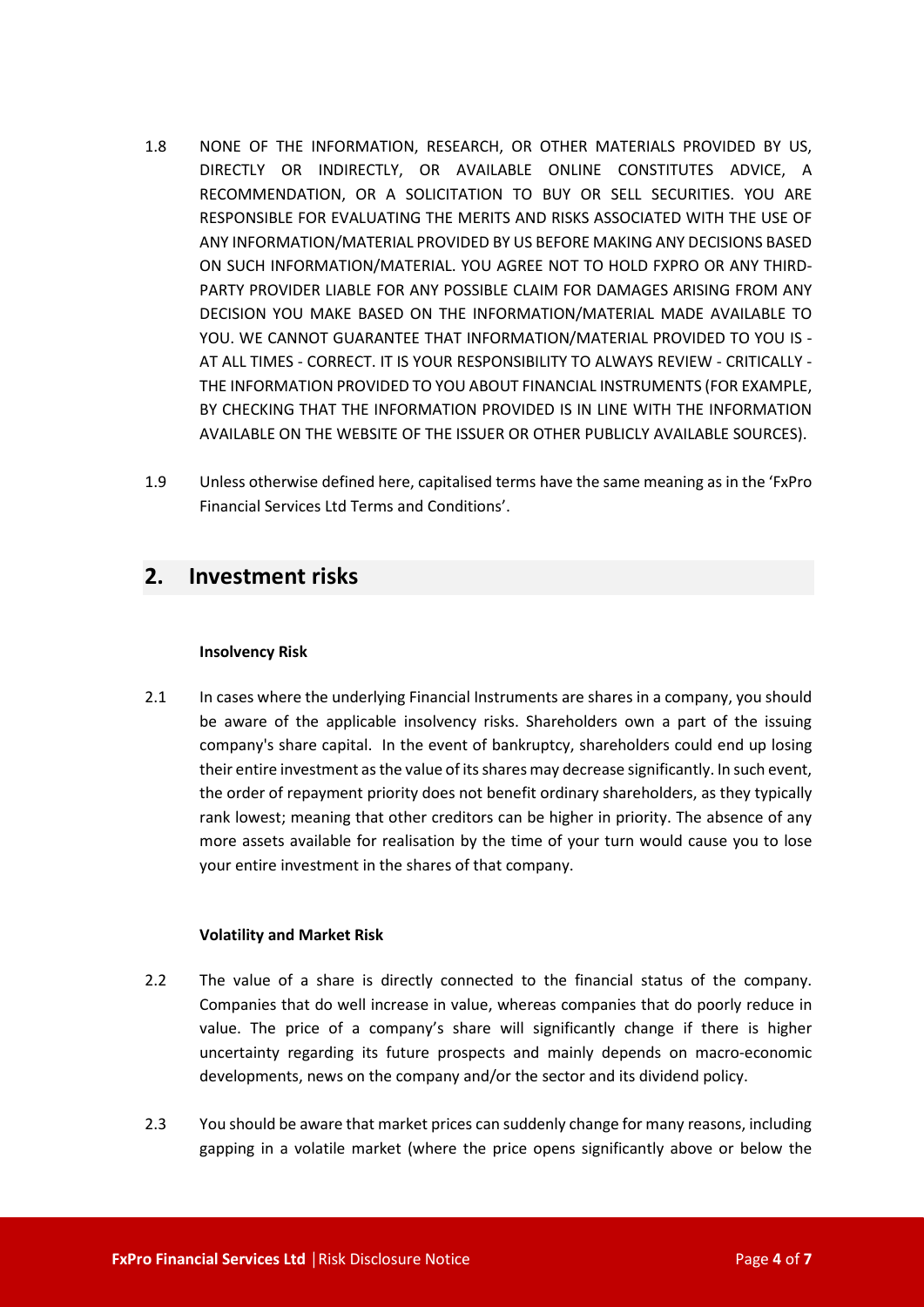closing price of the previous day) or slippage (where the price quoted at the time of submission of the Order is different from the execution price).

#### **Currency Risk**

2.4 Changes in foreign exchange rates may affect your profits and losses, where for example your Instruments are denominated in currencies other than the default currency of your FxPro Account (e.g., USD).

#### **Liquidity Risk**

2.5 Liquidity risk depends on the volume of transactions in the specific share/exchange traded funds (**ETFs**). The higher the volume of transactions the lower the liquidity risk. If the share/ETF is not sufficiently liquid, you run the risk of being unable to sell the securities or being unable to do so directly at the market price. When instruments are less liquid the bid/ask spread will be wider, leading to higher transaction costs especially during abnormal market conditions.

#### **UCITS Exchange Traded Funds' specific risks**

- 2.6 ETFs are a simple way to achieve a diversified investment portfolio. ETFs available via FxPro are bought and sold on regulated markets i.e., exchanges and the market price may differ from the net asset value (the total of all that fund's investments per unit). ETFs are also subject to liquidity risk since some ETFs are less liquid and their liquidity can change significantly especially during abnormal market conditions.
- 2.7 Most ETFs are passive index tracking, which means, they try to recreate the performance of an index. However, there are also actively managed ETFs aiming at exceeding the performance of a benchmark/index. The exact way in which the fund manager composes the investment portfolio is described in detail in the relevant prospectus. ETFs are managed by a Fund Manager who is charging fees for this service.
- 2.8 ETFs can invest in almost anything. The investment policy found in the ETF's prospectus explains in detail in what asset classes, geographical areas and other applicable investment restrictions the ETF Manager must follow. The higher the risks of the underlying investments, the higher the market risk of the ETF. ETFs that utilize leverage to increase their exposure will have a higher market risk. ETFs may also be subject to counterparty risk specifically with their prime brokers. However, in the case of undertakings for collective investments in transferrable securities (**UCITS**), the counterparty risk is limited due to restrictions on the maximum allowed leverage and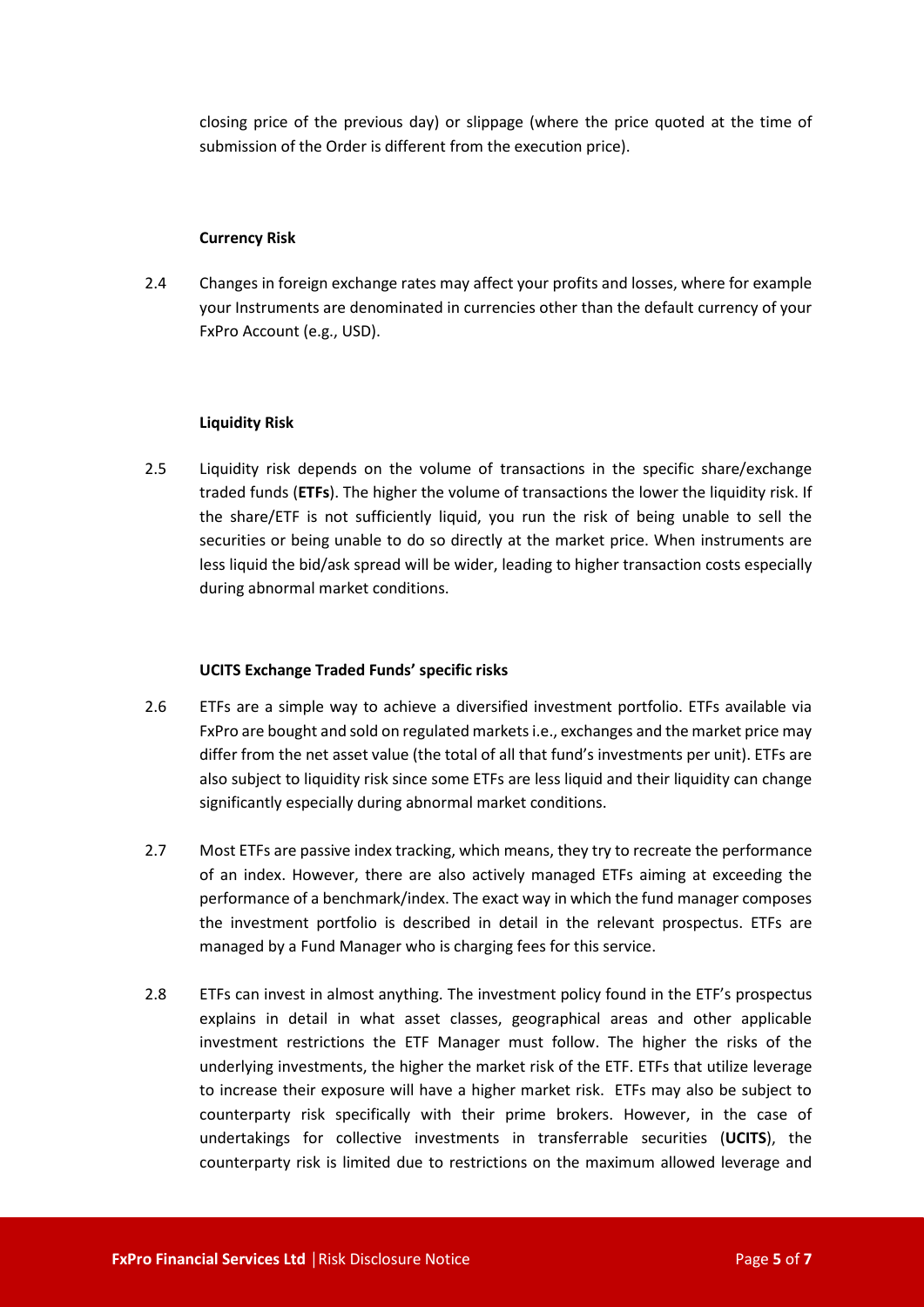other provision of the UCITS legislation aimed at protecting retail investors when investing in UCITS.

- 2.9 All UCITS ETFs must provide a Key Investor Information Document (**KIID**). The KIID provides a brief description of the investment proposition that the investment institution offers, in non-technical terms. An indication of the market risk, explanation of the main risks, as well as disclosures of fees and charges of the ETF can be found in the KIID. The KIID will be available on the website of the ETF Manager.
- 2.10 ETFs in addition to market risk and liquidity risk are subject to the following risks:
	- (a) **Tracking risk** The return of an ETF can be lower than the return of the underlying index or benchmark because the ETF may not be able to mirror the index exactly, may need to use hedging instruments or must use currency conversions or because of the fees that are being charged to the assets of the ETF.
	- (b) **Counterparty risk** In case the index is replicated synthetically, there is a counterparty risk in relation to the swap/derivative counterparty. It is also applicable in the case of leveraged ETFs.
	- (c) **Leverage risk** Some ETFs use leverage thus magnifying the effect of market fluctuations on the value of the ETF.
	- (d) **Premium/discount to the NAV** Market price on the exchange may differ from the Net Asset Value (**NAV**) of the ETF.
- 2.11 You can find more information regarding the above in the ETF's documents, such as the KIID and the prospectus. We recommend you read these documents carefully before buying any ETF.

## <span id="page-5-0"></span>**3. Technical risks**

- 3.1 We will always try to ensure that the BnkPro App and our FxPro Platforms are available to you without interruption, however this cannot be guaranteed. You may therefore not be able to submit your Orders in the event of interruption and you similarly may not be able to monitor your Positions.
- 3.2 You may find that trading in a particular Financial Instrument may be temporarily impossible or be seriously delayed, or you may not be able to submit orders through a specific communication channel. Certain information may also be unavailable (such as price information or executed Order reports), which can lead to substantial damage in cases arising. There may also be interruptions of trade, often to prevent or cure irregular pricing. Note that the various market parties, including us, are not responsible for malfunctions, interruptions of trade and other similar situations. You will bear any damages incurred as a result. We take reasonable steps to avoid this scenario, including the deployment of reliable third parties with a good reputation for their services.